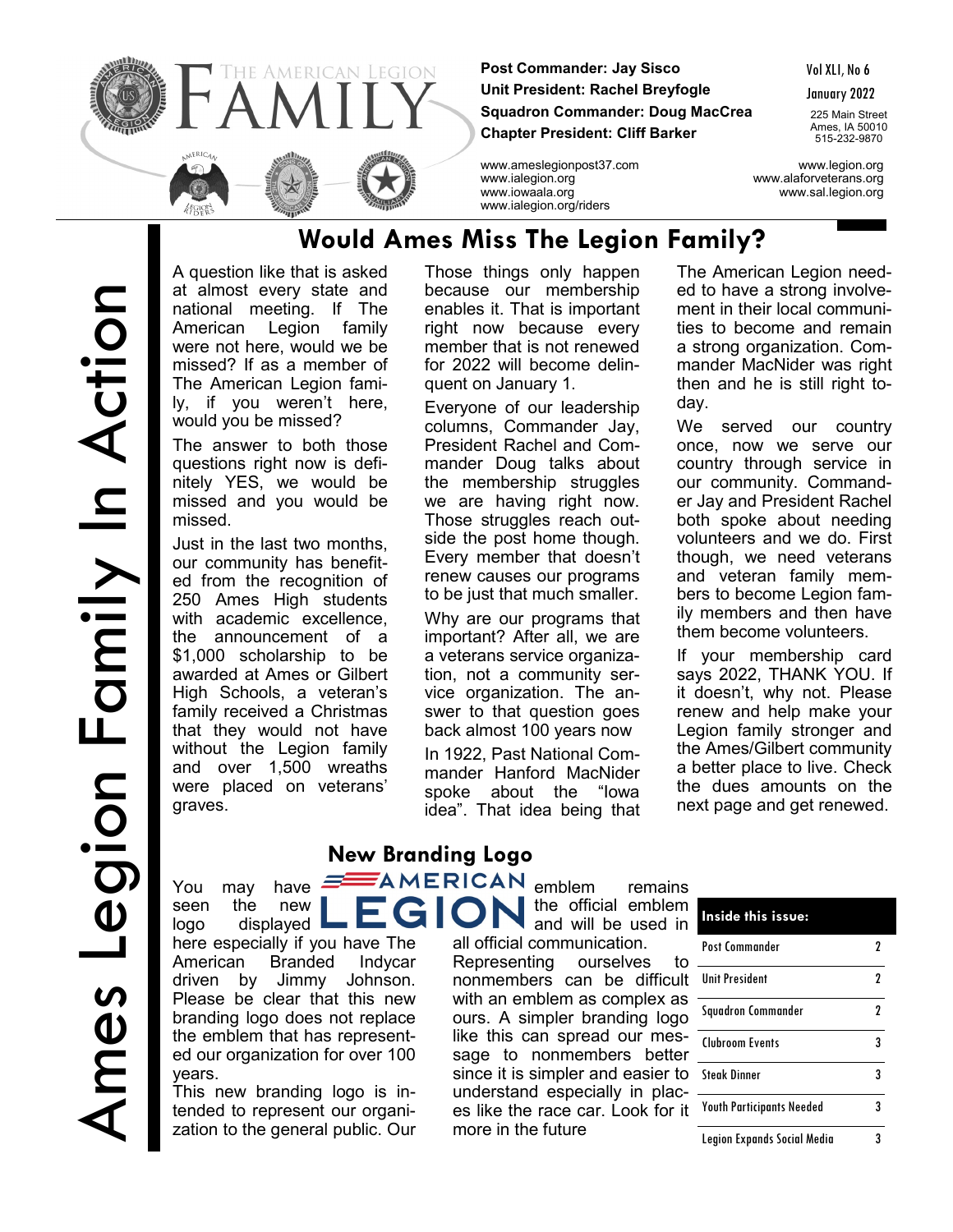Let me start by saying, I hope everyone had a very Happy Holiday! Certainly, this year's holiday season was a bit better than 2020. While 2021 was better, we still have the specter of Covid hanging over us as we enter the new year, preventing a full return to normalcy. Hopefully in 2022 the light at the end of the tunnel will get brighter.

I want to commend Cliff Barker and the Legion Riders for their work on Wreaths Across America. Through their efforts on fundraising and the donations that Legion members and others made, they were able to place wreaths on 90% of the veteran's graves in Ames Municipal Cemetery. I was honored to be asked to place the wreath honoring all Navy veteran's during the wreath laying ceremony. Thank you to all the members that turned out and volunteered to place wreaths on the veteran's graves.

I've been asked to say a few words about membership, so I will. First let me

Happy New Year from President Rachel! I hope that 2022 has greeted you with good health and well-being. We are seeing more and more activities and events happen around the Post Home. Last month our Unit had a successful Cookie Fair. It was great to see this come back and so many varieties of Holiday cookies! Our Holiday for Heroes was also a success. We adopted a local veteran family in need. A small tree with tags was in place at our Cookie Fair and in the Clubroom. We've had a generous outpouring of support for wanting to help this family out. THANK YOU for helping this family have a wonderful Christmas! Thank you also to everyone who helped out with getting, wrapping and delivery of these gifts.

As we enter this new year, remember our members that are unable to get out due to the weather, cold or other reasons that may prevent them from coming. Check up on our Legion Family

## **Post Commander Jay's Comments**

start by saying that the Early Bird Dinner will be held in conjunction with the January Steak Night on Saturday, January 8<sup>th</sup>. If you pay your dues <u>on or be-</u> fore January  $8<sup>th</sup>$ , you will receive \$2.00 off the price of your dinner. So, you have the opportunity to renew your membership, support the Post, and get a good deal all at the same time. Secondly, I draw from the wreath laying ceremony. While not specifically spoken, the words "All gave some, and some gave All", were certainly implied. I'm going to be blunt, and that may ruffle some feathers, but when it comes to membership, only half of the phrase is true, "Some gave All". By that I mean that the same people show up to support whatever Post function is going on, Steak Night, Bingo, Honor guard, curbside dinners, putting flags up, or even simply attending meetings. I know there are many older, long-time members who have given of their time and talents in the past, and some continue

#### **Unit President Rachel's Comments**

members with a phone call. We are entering the dark days of winter, so why not cheer someone up with a phone call!

Our Post home is in need of volunteers. We've all heard the saying "Many hands make light work". This is also true at our Post home. We are in need of volunteers to help with Bingo on Sundays. There are also many other ways that members help and many are behind the scenes, not just for an event. One way is to save your sturdy plastic bags, cut them into strips and tie them together to make plarn. What is plarn? It is literally plastic yarn. When done tying, you can roll it up into balls and bring them to the Post. Do you like to crochet? Why not take some of the plarn balls and crochet a sleeping mat for a homeless veteran. If you have the skills, and would like to help, please contact me and I can get you instructions.

to do so, my comments aren't directed to them. There are other members who prefer to support the Post through donations and that is much appreciated. However, there are many that do nothing. I'm sure there are many reasons for this, no time, family commitments, work, etc. I'm not saying you need to be involved in everything, but get involved in something! The simplest way is to attend the monthly meeting. These are open meetings and you can hear what is being planned and even provide input into the decision-making process. Simply attending the meeting does not commit you to anything. The Post is only as good as it's members. Be part of something, help the Post help the community and your fellow veteran's. Be part of the "All who gave some".

In closing I want to wish all of you a very Happy, Healthy, and Prosperous New Year! I look forward to seeing you at the Post. Take care and stay safe!

Do you know of a daughter or granddaughter of a veteran? Did you know they could be eligible to be a Junior member? How about a spouse of a veteran? If you answered "yes" to these questions, then see about getting them signed up for membership in our Legion Family. Another way to volunteer is to mentor a Junior or new member and let them know what the Auxiliary does and how they can be a part of this organization. There are many opportunities for the younger members to be involved. Junior Shooting Sports, Cookie Fair and the Oratorical Contest are a couple ways to be involved with our Legion Family. Coming up in the next couple months, the National Juniors meeting will be taking place in person once again. The Central Division will take place in February in Indianapolis. The closest one to us is Omaha in April. This takes place simultaneously with senior member training sessions. Stay warm and stay healthy!

#### **Membership Standings and Dues Amounts**

American Legion dues are \$45. Renewal can be paid by check or cash sent to the Post at 225 Main or by credit card at the Post.

P<br>O<br>S<br>T

Paid Up For Life applications can be picked at the post.



Auxiliary dues are \$30 for adult members, \$5 for junior members and \$20 for dual members. Dual members are members of the American Legion and American Legion ZORDACOS

 $-168$ 

Sons of The American Legion Dues are \$45 for adult members, \$15 for junior members and \$15 for dual members. Dual members are members of The American Legion and the Sons of The American Legion.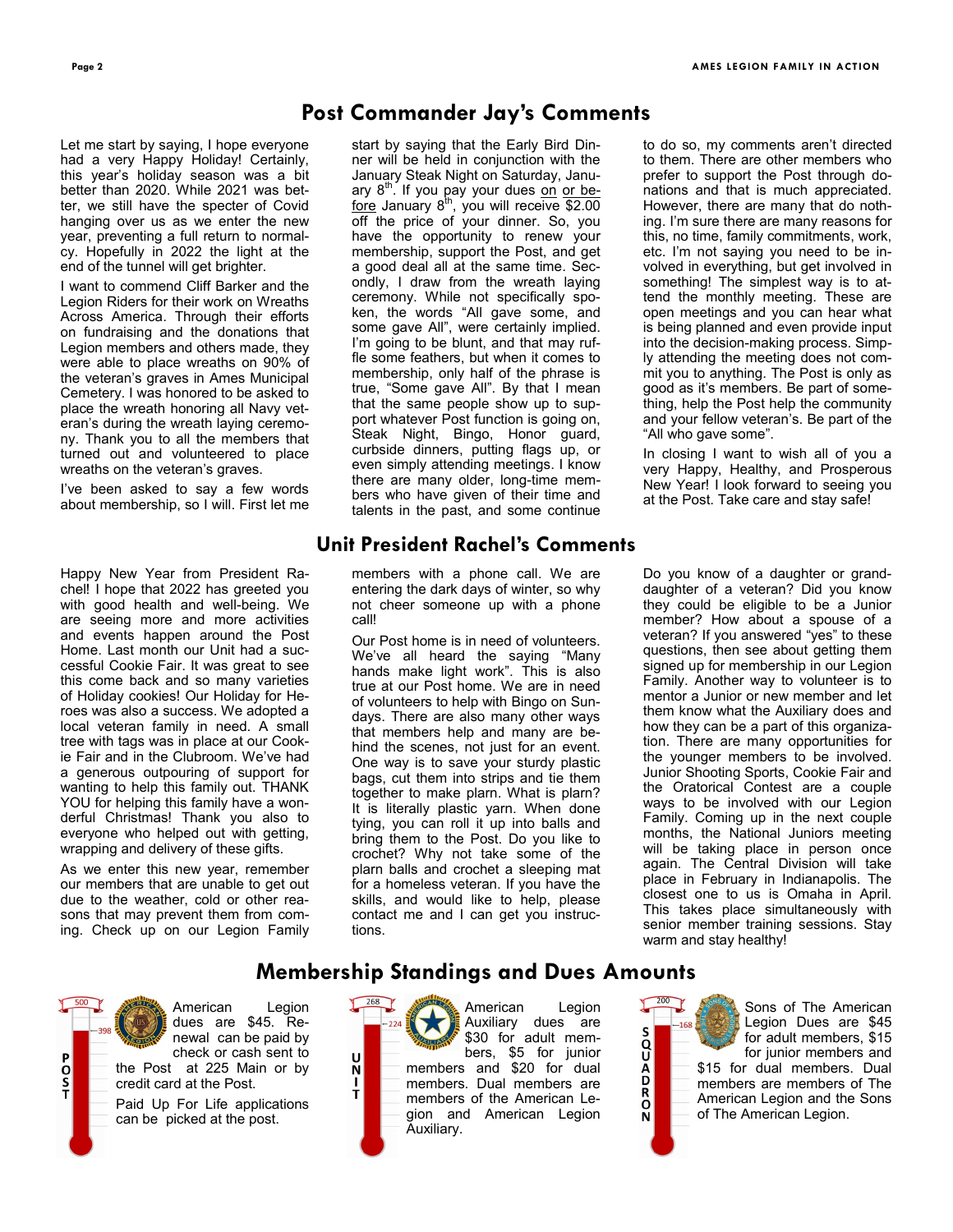### **Squadron Commander Doug's Comments**

Happy New Year! It is hard to believe that it is 2022!

Each New Year brings with it new resolutions and self-made promises to make 2022 better than 2021. I hope that all of you are successful in making those resolutions a reality. 2021 was a challenging year for each of us individually but also for our Squadron and the Post due in large part to the pandemic. With your dedicated assistance, our Squadron helped our Legion Family and Post overcome those challenges created by the pandemic and keep our Squadron and Post able to meet all of the demands and requests placed upon us.

As we kick off this New Year, I would also ask that you consider making, as one of your New Year's resolutions, a renewed effort to increase your participation at the Post. If you only have the time to stop in once or twice a month, it helps ensure the vitality of the Post and

Whew... What a day. Thank you everyone for your help in making Wreath Day 2021 such an incredible success. Yesterday, December 18th, almost 100 volunteers met at Ames Cemetery for a brief ceremony and some kind words from Ames Mayor, John Haila. After the ceremony concluded all of these volunteers wasted no time and got busy placing over 1500 wreaths for our veterans. In a touch over 90 minutes, all of the wreaths were placed, each of the veterans names were said aloud, the empty boxes were broken down and taken away, and behind us was an incredible sight to behold. Green balsam wreaths dotted the cemetery in every direction, with the bright red ribbons standing out proudly.

Proud is what I am of your Legion Riders. I would like you to be too. The amount of time, effort, and dedication to bringing this to fruition was incredible. Each of the wreath presenters did a great job. A special thank you to the many sponsors we've had in 2021, at many different levels, and a partial list can be seen currently at the post. Also I would like to thank Brian Holdeman and the Patriot Guard Riders for the incredible flag display and for standing a flag line while each of the wreaths were presented.

In case I haven't made it clear, there are so many moving pieces, and terrific volunteers behind the scenes, that without them none of this would have been

gives you the opportunity to renew acquaintances with old friends, meet new friends, and continue to support your fellow veterans and their families,

We are now facing another challenge as a Squadron, and your assistance is again needed. As we enter the new year, our membership is down. I am disappointed to say that as a Squadron we are behind in our membership renewals and will have not met our January 1 membership goal for the first time in many years. We knew that we would not be able to retain a dozen or so members this year for various reasons. That said, we still have a fairly large number of Squadron mates that have not yet renewed their membership. You still have time to renew. If you have not renewed your membership, please do so as quickly as possible. We value your membership, and without it, we cannot support the programs that are so important to our organization and

#### **Legion Riders**

possible.

That is why I have nothing but optimism for 2022.

**Did you know that from now until January 14th every donation you make to WAA/Ames will be matched on a 1 for 1 basis?** This would double your donation, just visit [https://](https://na01.safelinks.protection.outlook.com/?url=https%3A%2F%2Fwww.wreathsacrossamerica.org%2Fia0044&data=04%7C01%7C%7C5a6d2d978892450032b008d9c31c3014%7C84df9e7fe9f640afb435aaaaaaaaaaaa%7C1%7C0%7C637755348097717332%7CUnknown%7CTWFpbGZsb3d8eyJWIjoiMC4wLjAwM) [www.wreathsacrossamerica.org/](https://na01.safelinks.protection.outlook.com/?url=https%3A%2F%2Fwww.wreathsacrossamerica.org%2Fia0044&data=04%7C01%7C%7C5a6d2d978892450032b008d9c31c3014%7C84df9e7fe9f640afb435aaaaaaaaaaaa%7C1%7C0%7C637755348097717332%7CUnknown%7CTWFpbGZsb3d8eyJWIjoiMC4wLjAwM)

[ia0044.W](https://na01.safelinks.protection.outlook.com/?url=https%3A%2F%2Fwww.wreathsacrossamerica.org%2Fia0044&data=04%7C01%7C%7C5a6d2d978892450032b008d9c31c3014%7C84df9e7fe9f640afb435aaaaaaaaaaaa%7C1%7C0%7C637755348097717332%7CUnknown%7CTWFpbGZsb3d8eyJWIjoiMC4wLjAwM)e also have a pancakes and sausage breakfast as our first fundraiser planned for January 22nd. Stay tuned for more details.

But, enough of wreaths for a while, winter is upon us. Some of us logged quite a few December miles with the unusual warm days of the last 2 weeks or so. If you do venture out, remember no one is looking for motorcycles right now, and while the streets may look clear they may still be very slippery. Going into 2022 we have a new Secretary joining our Officers as we welcome new ALA member Denise Sargent to the position. Denise and the other officers will be installed at our January 3rd meeting, where we will begin accepting nominations for supporting members of the Legion Riders. If you don't ride, and still would like to join us, come to the January meeting or let one of your Legion Riders know as soon as possible.

Until then, ride safe, and ride often. Cliff B.

ALR Director

community. If you renew by January  $8<sup>th</sup>$ , you will receive a discount at the January Steak Dinner.

Congratulations to Randy Breyfogle for winning the Monthly Meeting Drawing – a Casey's Gift Card.

In closing, I wish each of you a joyous and prosperous 2022 and hope that you will be able to visit the Post a little more often and participate in some of our wonderful Post events.

### **Clubroom News**

Happy New Year to all!! We hope that everyone had a joyous Holiday season. December was very busy in the Clubroom and we had one of our busiest months since the pandemic started. Thank you to everyone that continues to support us. We hope to make 2022 a great one!

Bring it on!!! We want you to bring down your very best chili for our **Annual Chili Cook-off**. You may drop off your chili on the 31<sup>st</sup> or the morning of the  $1<sup>st</sup>$ . We also encourage those not competing to bring a snack to share. There are prizes for first, second, and third place. As a bonus, the winner has bragging rights all year long. Of Course, all are welcome to come in and sample all the delicious entries and watch some football. Please have your chili here by 1pm.

Don't forget that the post is the ultimate place to enjoy all your favorite sports events. Come join us and cheer on your team with us!

Curbside Meals

Wed. Jan 5-Chicken and Noodles

Wed. Jan 12-Meatloaf

Wed. Jan 19-Hot Beef

Wed. Jan 26-Tex-Mex

**Friday, January 21-Fish Fry** 5-7pm. It's time for another fish fry! Stop down to the post to share a great meal with friends.



Thanks to all that THANK) YOU made the events happen this month and for a very fun<br>and festive festive clubroom Christmas party. Ken Wood-

ley, Mike Deacon, Sandy Deacon, Tom Fowler, Julie Rinard, Bill Donovan, Addison Donovan and Colten Christiansen